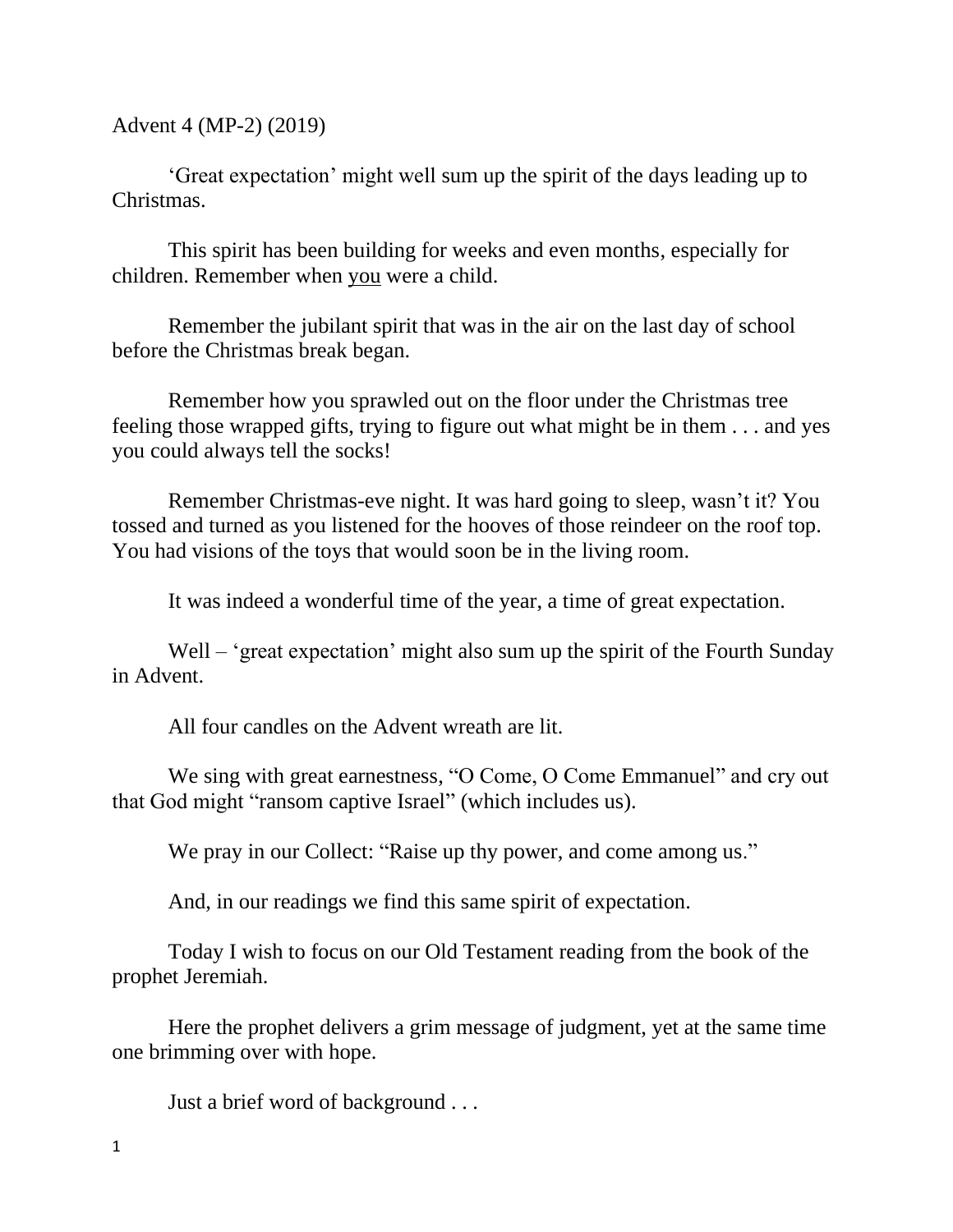Jeremiah prophesied in the period leading up to and following the exile of the people of the Southern Kingdom of Judah into Babylon.

His ministry began in 627 BC and spanned 40 years or more.

By human standards, Jeremiah's ministry was not very successful. People didn't listen or heed his warnings. At times, they showed out-and-out hostility towards him.

Indeed, the passage we have heard read this morning was written while he was shut up in jail. Yes. jail! Why was he there?

Well, because his fellow countrymen didn't like the message he was delivering, which, in fact, was not his message but God's message. In response, they did what many do today, they 'shot' the messenger.

In particular, they were cross with him for predicting that the armies of Babylon would be successful. Judah would be conquered. Jerusalem was going to become a waste place. God's people were going into exile.

But, why was this calamity coming upon the chosen nation? Why were the armies of Nebuchadnezzar going to be successful?

Had God grown weak, so weak that He could not bring about deliverance and victory?

No! Jeremiah and the other prophets of the Old Testament speak with one voice on this. It was because of their sin. The fault lay not with God but with themselves.

They had turned and served other gods. Their land was full of idols. They had not cared for the poor. Instead of justice there was injustice throughout the land.

And, now they were reaping the consequences.

God's ultimate purpose and plan, however, was not to wipe them off the planet, but to purify them.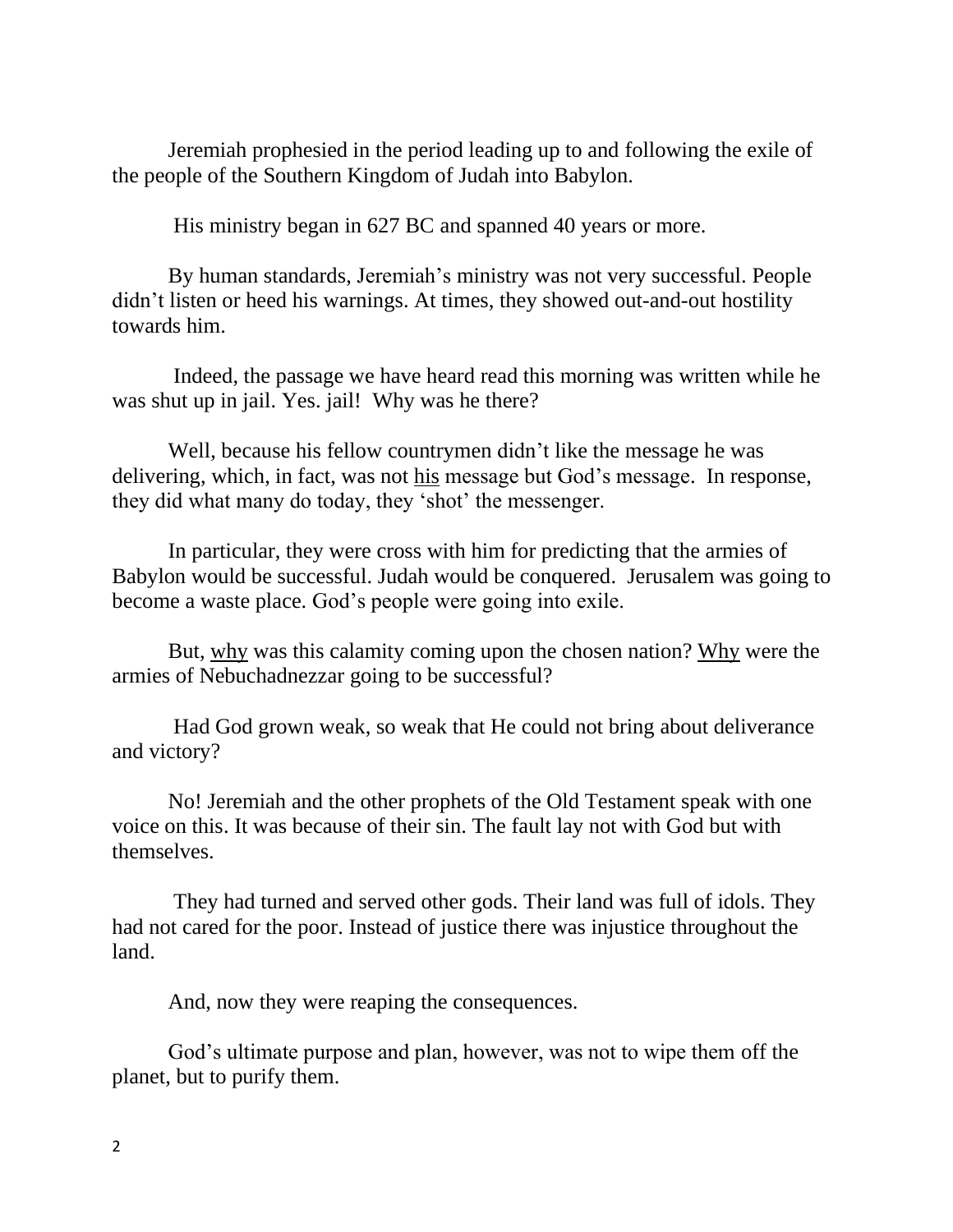So, on one hand Jeremiah delivers a message of judgment, but on the other, a message of grace.

On the side of grace, the prophet confidently affirms that Yahweh will pardon their sins, will bring healing and health, will stage a return from exile and will raise up a righteous king out of David's line.

In verse 11, the prophet sees the time coming when the streets of a rebuilt Jerusalem will ring with the voice of laughter and singing. ///

Now, fast forward to the time when they found themselves off in Babylon.

During those years, such promises as the ones found in today's passage must have kept ringing in their minds and hearts.

These promises must have fostered hope and a spirit of expectation.

At the moment, the pagans had the upper hand, yet God was pledged to come to their rescue. But when? That was the big question.

Again and again, they must have cried out in words similar to those found in today's Collect:

**"Raise up thy power and come among us and save us,"** perhaps adding: **"Do it now!"**

If you know your Bible history, you know that God was faithful to His promises. He did not forget His battered and bruised people off in Babylon, just as He had not forgot the Hebrews down in Egypt at an earlier time.

About 70 years after they were taken into captivity, a Persian king by the name of Cyrus issued an edict allowing them to return.

During the years that followed, Jerusalem, including the Temple, was rebuilt. But there was just one problem.

They found themselves back in their own land, but not really free. First this pagan power and then that had rule over them.

More than that, the promised Saviour out of David's line had not appeared.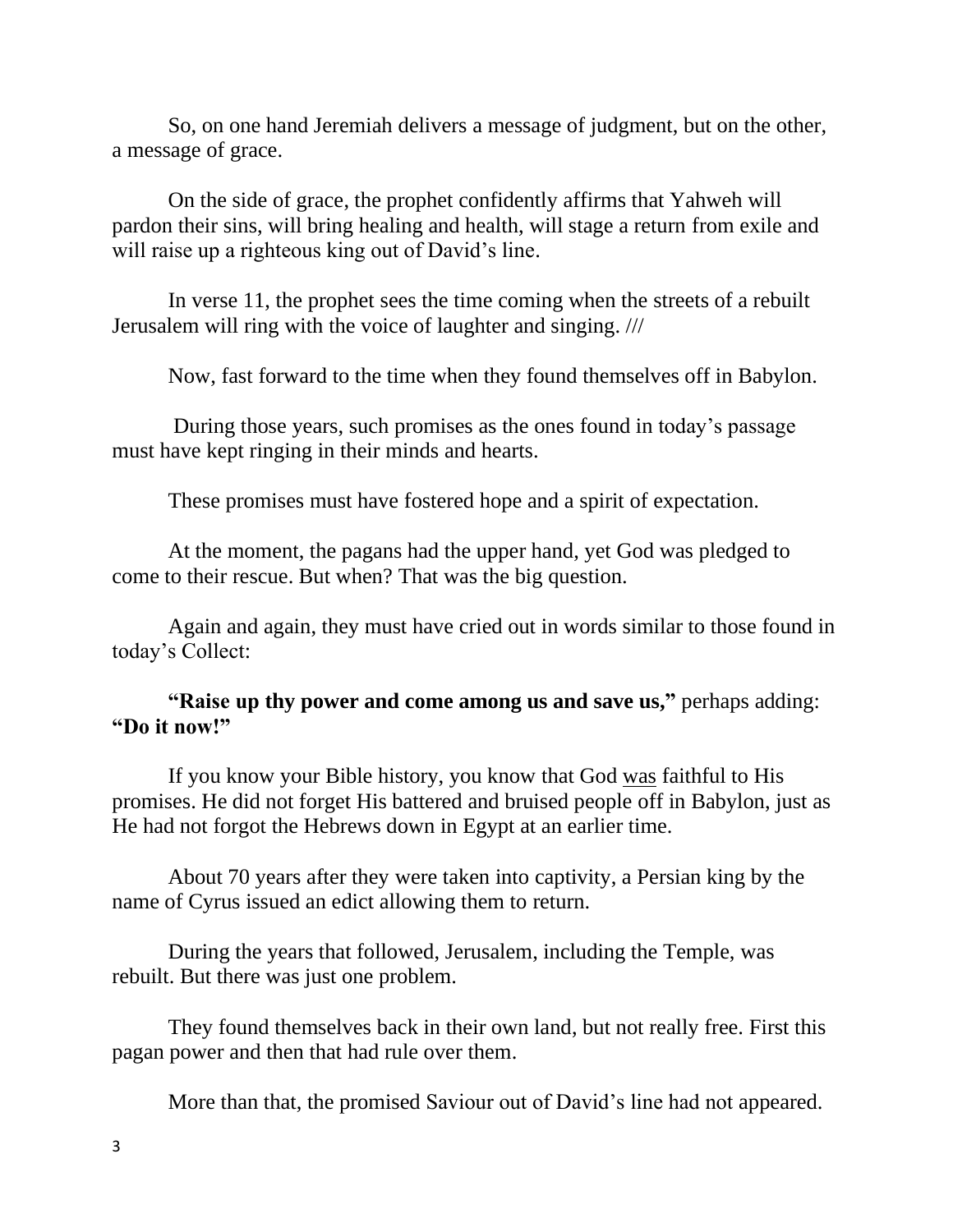They were, in some sense, still in exile, albeit, a spiritual one. So, they waited and hoped and prayed.

One can only imagine the excitement they must have felt when John the Baptist came announcing that **the time was now**. The kingdom of God was at hand. The long-awaited Deliver was in their midst.

No wonder so many went out to hear him. preach. In John's Gospel, we are told that the people were in expectation.

But, what about us?

Are we in expectation as yet another Christmas approaches?

Or, have we heard the story so often that we no longer marvel at the thought that God came down at Christmas?

That the Word was made flesh and dwelt among us?

That the 'branch' out of David's line has appeared?

And finally, have we lost hope in Jesus' promise to appear a second time ... this time to destroy death . . . to wipe away all tears . . . to bring lasting peace and justice to this old sin-tired world.

Do we really believe this? Are we in great expectation this morning? Or is it business as usual?

I don't know what is going on in your life at the moment?

Perhaps you don't know how you are going to pay for Christmas . . . or how you are going to get through the holiday for some other reason.

Perhaps you are concerned about your health or that of a loved one.

Perhaps you have experienced a recent bereavement or tragedy.

Whatever is going on, let me assure you that there is hope . . . just as there was for those captives in far-away Babylon.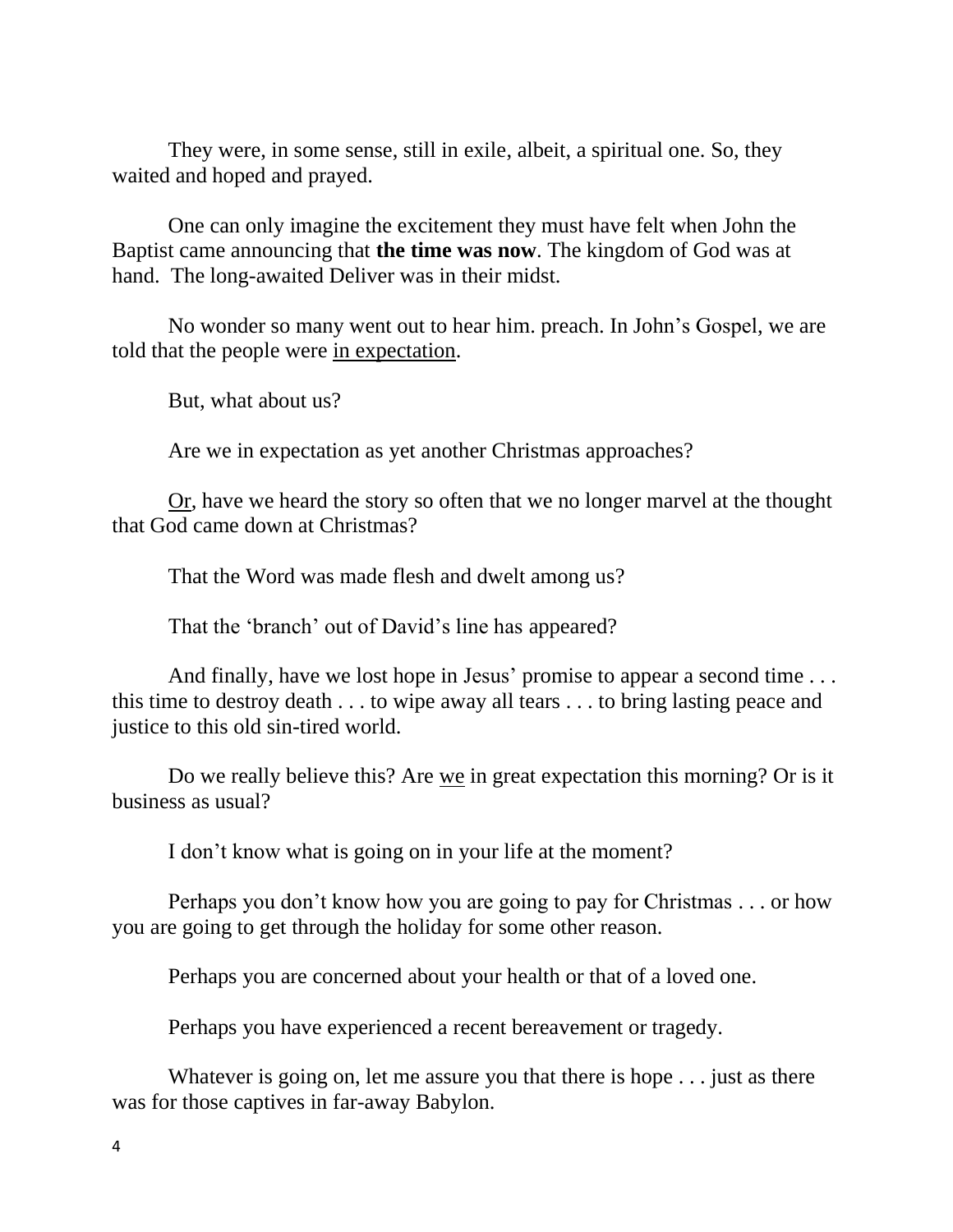How can I say this?

Well, because the One who came 2000 years ago still comes. He comes at the end of the age – yes -- but also at moments of great need in our lives. Indeed, He is never far away.

**"Lo, I with you alway, even until the age,"** Jesus promised the disciple prior to His Ascension. His words still stand.

What we prepare to celebrate later this week is nothing less than *God with us*.

In the person of His Son, the God who put the stars in place, the God who spoke in times past by the prophets, the God who remained faithful even when His people were unfaithful, the God who rescued Israel of old, has come among us.

He has entered our muddle and joined us in our struggle. He knows what you are going through.

This morning He offers you His hand and says, "I am with you."

Reflect on this thought. Let it encourage you and strengthen you. Be in expectation.

Know God is not finished. His purposes continue to unfold.

He will come and "disperse the gloomy clouds of night," and death's dark shadows shall be put to flight."

In the words of Jeremiah: There will once again be heard in the streets the voice of joy, and the voice of gladness.

Allow me to close with the words of another great Advent hymn, this one by Charles Wesley:

Come, thou long expected Jesus, born to set thy people free; from our fears and sins release us, let us find our rest in thee.